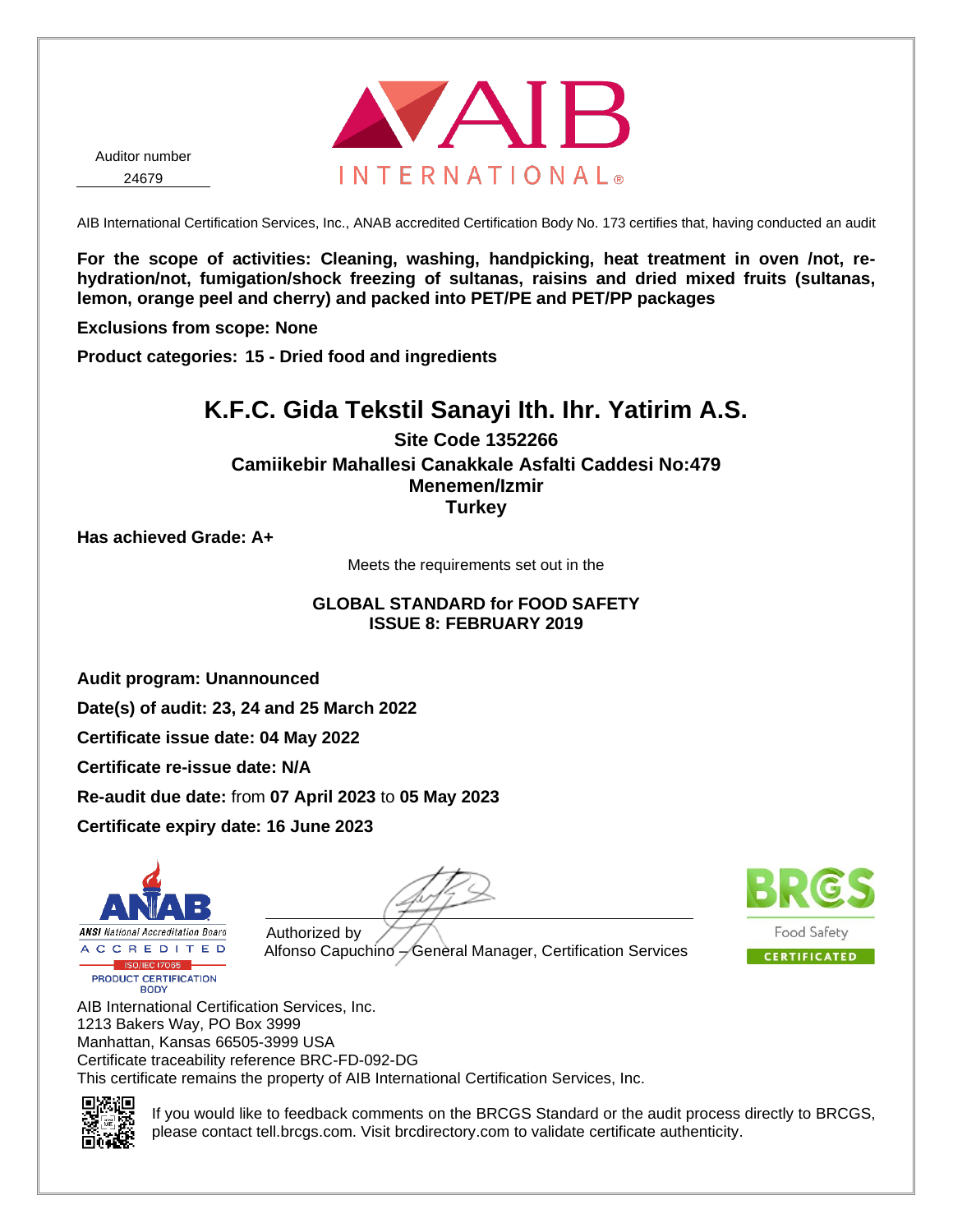

AIB International Certification Services, Inc., ANAB accredited Certification Body No. 173 certifies that, having conducted an audit

**For the scope of activities: Fumigation/shock freezing, selection, washing, manipulating, dicing/not, pasting/not, re-hydration/not, pasteurization/not of dried fruit, apricot, fig, mulberries, dates, tomatoes, sultanas, prune etc. packed into PET, PE, PP packages**

**Exclusions from scope: None**

**Product categories: 11 - Low/high acid in cans/glass 15 - Dried food and ingredients**

## **K.F.C. Gida Tekstil Sanayi Ith. Ihr. Yatirim A.S.**

**Site Code 2032358 Mermerli Mah. Eski Haykiran Yolu, No:9 Garaj Karsisi Menemen/Izmir Turkey**

**Has achieved Grade: A**

Meets the requirements set out in the

### **GLOBAL STANDARD for FOOD SAFETY ISSUE 8: FEBRUARY 2019**

**Audit program: Announced**

**Date(s) of audit: 19, 20 and 21 April 2022**

**Certificate issue date: 21 May 2022**

**Certificate re-issue date: N/A**

**Re-audit due date:** from **14 April 2023** to **12 May 2023**

**Certificate expiry date: 23 June 2023**



PRODUCT CERTIFICATION **BODY** 



Authorized by Alfonso Capuchino – General Manager, Certification Services



AIB International Certification Services, Inc. 1213 Bakers Way, PO Box 3999 Manhattan, Kansas 66505-3999 USA Certificate traceability reference BRC-FD-093-DG This certificate remains the property of AIB International Certification Services, Inc.



If you would like to feedback comments on the BRCGS Standard or the audit process directly to BRCGS, please contact tell.brcgs.com. Visit brcdirectory.com to validate certificate authenticity.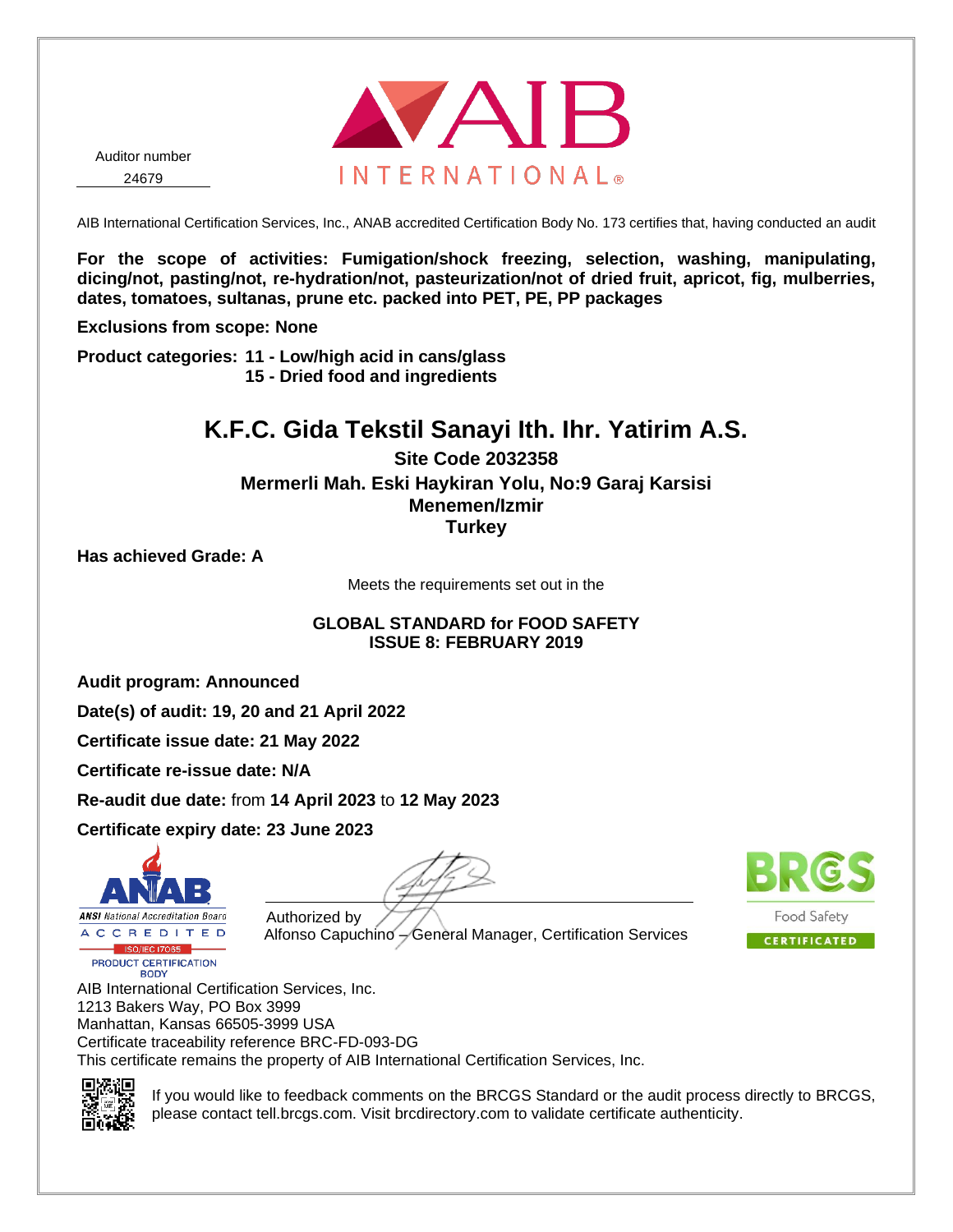

AIB International Certification Services, Inc., ANAB accredited Certification Body No. 173 certifies that, having conducted an audit

**For the scope of activities: Sorting, grading, salt and acid brining, cutting/not of pickled vegetables packed in PE pails, bags, barrels, PET jar. Cleaning washing, hand picking, rehydration/not, cutting/not, marination/not, pasteurization/not of sun-dried tomato packed in PE bags, glass jar.**

**Exclusions from scope: None**

**Product categories: 11 - Low/high acid in cans/glass 15 - Dried food and ingredients**

### **K.F.C. Gida Tekstil Sanayi Ith. Ihr. Yatirim A.S.**

**Site Code 10000630 Mermerli Mah. Eski Haykıran Yolu, No:9 Garaj Karşısı 35660 Menemen / Izmir Turkey**

**Has achieved Grade: A**

Meets the requirements set out in the

#### **GLOBAL STANDARD for FOOD SAFETY ISSUE 8: FEBRUARY 2019**

**Audit program: Announced**

**Date(s) of audit: 16, 17 and 18 March 2022**

**Certificate issue date: 14 April 2022**

**Certificate re-issue date: N/A**

**Re-audit due date:** from **02 March 2023** to **30 March 2023**

**Certificate expiry date: 11 May 2023**



Authorized by Alfonso Capuchino – General Manager, Certification Services



AIB International Certification Services, Inc. 1213 Bakers Way, PO Box 3999 Manhattan, Kansas 66505-3999 USA Certificate traceability reference BRC-FD-094-DG This certificate remains the property of AIB International Certification Services, Inc.



If you would like to feedback comments on the BRCGS Standard or the audit process directly to BRCGS, please contact tell.brcgs.com. Visit brcdirectory.com to validate certificate authenticity.